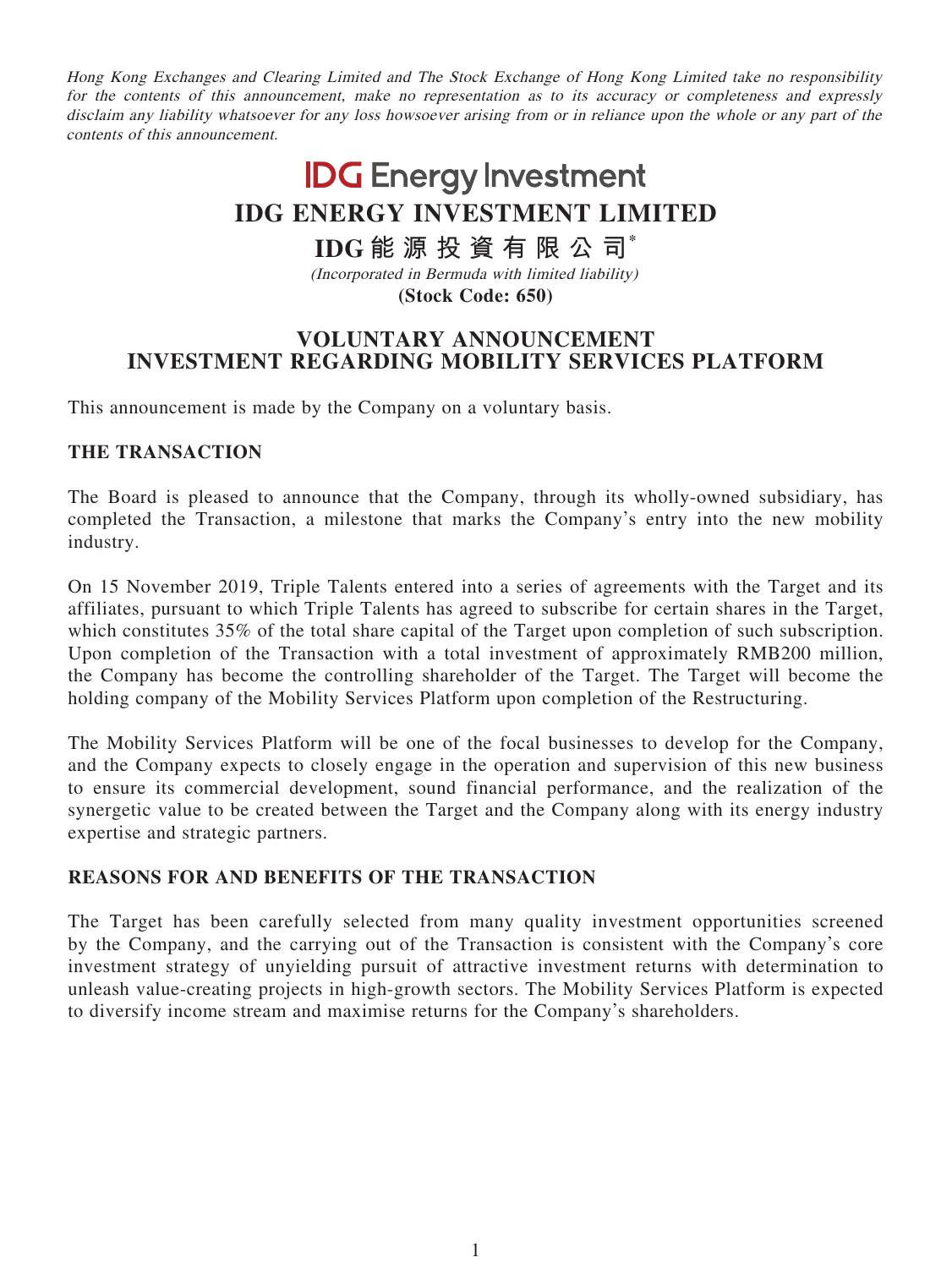China has embraced the spirit of the "sharing economy" and has witnessed its rapid realization across both new and traditional industries. In China, the new mobility industry represents a market with an annual transaction volume of more than RMB300 billion, which is expected to reach RMB500 billion in 2022. Currently there are more than 10 billion ride orders recorded per year. The Company believes that the new mobility industry represents a fast growing and underpenetrated market opportunity.

The Company has chosen a unique angle to initiate this ambitious venture with the Mobility Services Platform, which manages hundreds of thousands of drivers and vehicles to supply ride services to online ride-hailing companies such as Didi. The Target aims to resolve the need of both consumers and relevant regulatory agencies to improve the quality and safety of online ride-hailing services. The Target also aims to resolve the industry's current challenge of supply shortage of compliant drivers. With the Mobility Services Platform, the Target will charge a take rate from the gross merchandise value (GMV) of every ride it supplies, which will secure its healthy operating cash flow. The goal is to create value through efficient drivers and fleets management. This will be achieved by a well-designed combination of online data-driven analysis and offline guided interaction with drivers. In addition, the Target is expected to enjoy synergies with the existing businesses of its shareholders, including but not limited to fuel cost optimization and vehicle leasing services.

The Company believes that the Target is well positioned to rapidly scale up. The Company will positively benefit from this new venture through its cash-generating capability, operational sustainability and business scalability.

The Directors believe that entering into the Transaction will enable the Company to capture development opportunities in the new mobility industry and increase the efficiency of its fund utilisation. The Directors consider that the terms of the Transaction are fair and reasonable and in the interests of the Company and its shareholders as a whole.

#### **LISTING RULES IMPLICATIONS**

As at the date of this announcement, to the best of the Directors' knowledge, information and belief, and having made all reasonable enquiries, the Target, its relevant affiliates and their ultimate beneficial owners are third parties independent of the Company and its connected persons.

Since all applicable ratios in respect of the Transaction under Rule 14.07 of the Listing Rules are less than 5%, the Transaction does not constitute a notifiable transaction of the Company under Chapter 14 of the Listing Rules.

#### **DEFINITIONS**

In this announcement, unless the context otherwise requires, the words and expressions below shall have the following meanings when used herein:

| "Board"   | the board of directors of the Company                                                                                                                                           |
|-----------|---------------------------------------------------------------------------------------------------------------------------------------------------------------------------------|
| "Company" | IDG Energy Investment Limited, a company incorporated in<br>Bermuda with limited liability whose shares are listed on the<br>Main Board of the Stock Exchange (Stock code: 650) |